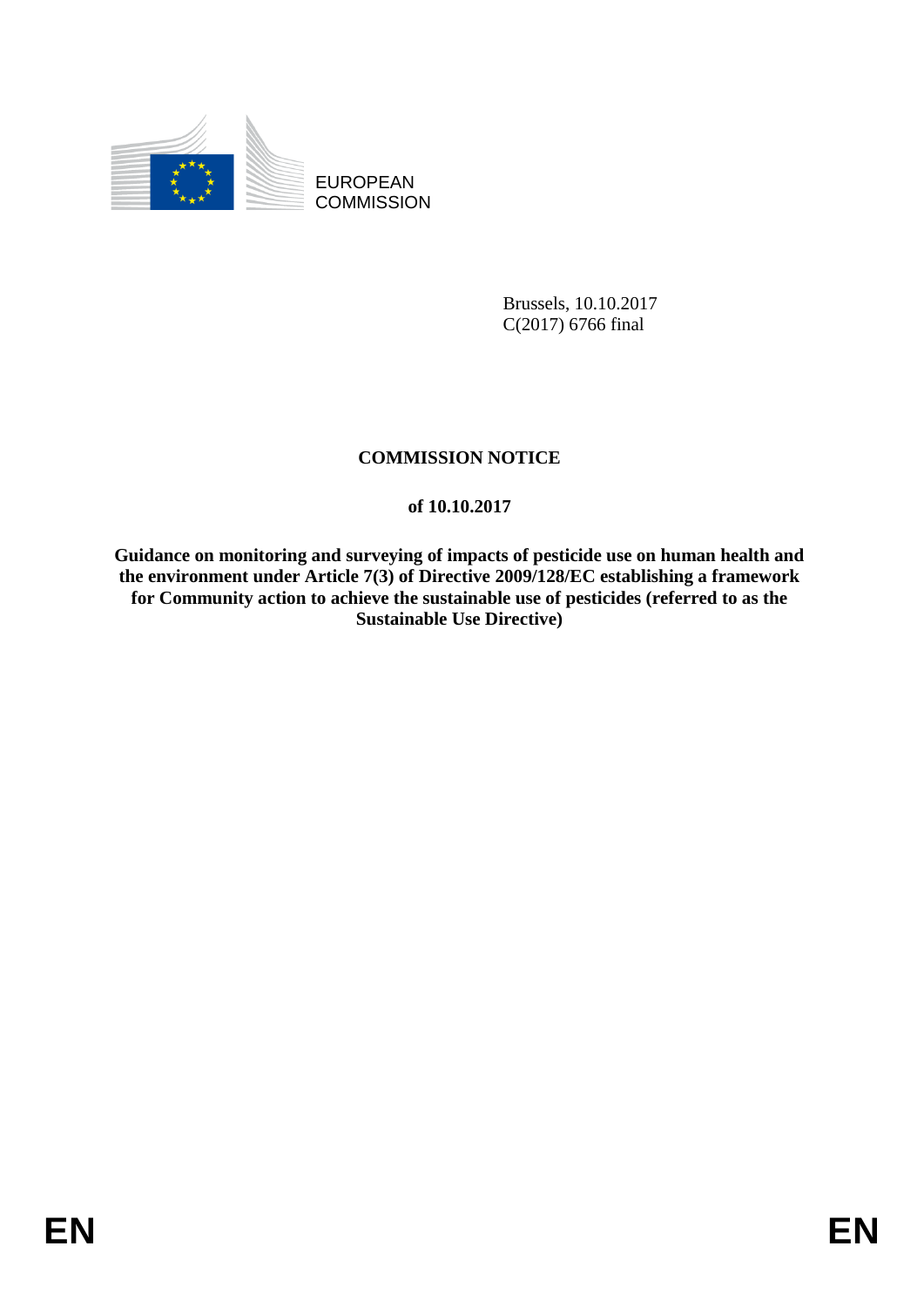# **Table of Contents**

| 2.2. Follow-up of monitoring results: what happens after monitoring data are available? 5                                                                   |
|-------------------------------------------------------------------------------------------------------------------------------------------------------------|
| 2.3. Proportionality and cost efficiency of monitoring and surveillance of PPP-use 5                                                                        |
| 3. "AD-HOC"MONITORING: ACTIVE SUBSTANCE MONITORING REQUESTED FOR SPECIFIC<br>AUTHORISATIONS (ART. 6(I) AND/OR ART. 67(2) OF REGULATION (EC) NO 1107/2009) 6 |
| 4. SURVEILLANCE AND MONITORING OF PPP EFFECTS ON HUMAN HEALTH AND                                                                                           |
|                                                                                                                                                             |
|                                                                                                                                                             |
| 4.1.2. Surveillance of chronic health effects potentially caused by exposure to PPPs  8                                                                     |
| 4.1.3. Reporting of poisoning incidents (Art. 68 of Regulation (EC) No 1107/2009) 10                                                                        |
|                                                                                                                                                             |
|                                                                                                                                                             |
| 4.2.2. Environmental monitoring of populations and /or communities  11                                                                                      |
|                                                                                                                                                             |
|                                                                                                                                                             |
|                                                                                                                                                             |
|                                                                                                                                                             |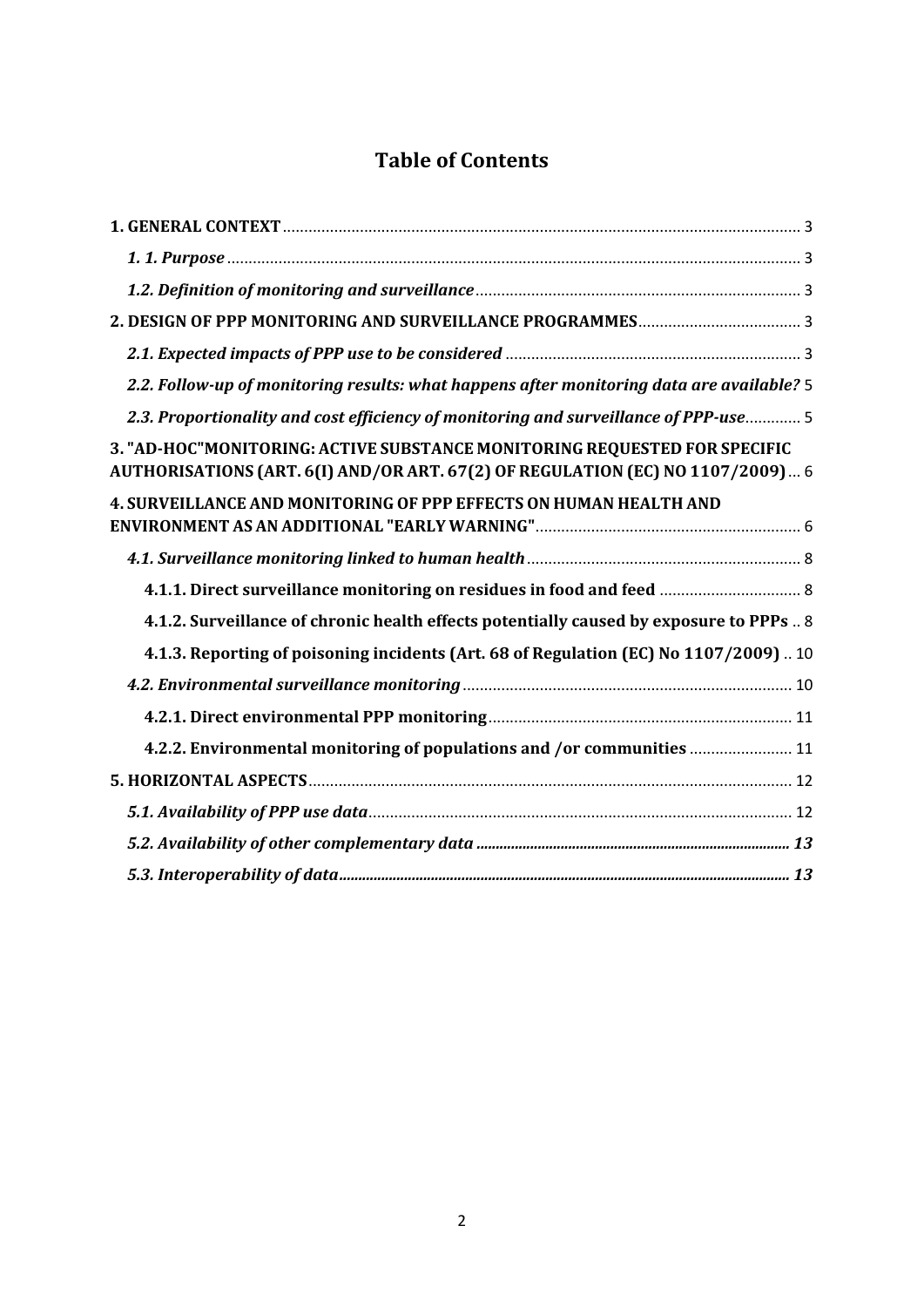# <span id="page-2-0"></span>**1. GENERAL CONTEXT**

# <span id="page-2-1"></span>*1. 1. Purpose*

This guidance fulfils the requirement of Article 7 of Directive 2009/128/EC<sup>1</sup>. While this document has been adopted by the European Commission and sets out its views as at the date of publication, it is not legally binding, and only the Court of Justice of the European Union may authoritatively interpret Union law.

#### <span id="page-2-2"></span>*1.2. Definition of monitoring and surveillance*

For the purpose of this guidance, reference is made to the following broad definitions as defined in <http://www.eionet.europa.eu/gemet> (by April 28, 2014).

**Monitoring** is defined as *checking regularly in order to perceive change in some quality or quantity* ("checking" implies a measurement activity and "regularly in order to perceive change" a measurement activity repeated over time). M**onitoring techniques** are techniques employed in the process of checking, observing and measuring events, processes or physical, chemical, biological and environmental phenomena.

**Surveillance** is defined as a "*system that permits the continuous observation, measurement and evaluation of the progress of a process or phenomenon with the view to taking corrective measures*".

By contrast, **testing** in the context of plant protection product (PPP) authorisation is performed within a limited time period, either under laboratory or field conditions, via a specific study design which involves known exposure level(s) to an active substance or PPPs and an untreated control. The aim of these studies is to answer a specific question (hypothesis) in order to establish the effectiveness of the active substance or PPP under environmental conditions; to assess the possible side effects on animals, plants or humans and to determine the persistence of pesticide residues in the environment.

# <span id="page-2-3"></span>**2. DESIGN OF PPP MONITORING AND SURVEILLANCE PROGRAMMES**

#### <span id="page-2-4"></span>*2.1. Expected impacts of PPP use to be considered*

Monitoring needs to be considered in the context of the authorisation and use cycle of PPPs in the EU (Figure 1), where any PPP use has to be authorised according to Regulation (EC) No 1107/2009<sup>2</sup>. The PPP uses are authorised after comprehensive risk assessments based on harmonised criteria and data requirements indicate that neither immediate or delayed harmful effects on human and animal health nor any unacceptable effects on the environment are expected under the particular conditions of use. Specific conditions and/or restrictions could be imposed (if applicable) and may include the requirement of performing "ad-hoc" monitoring for certain active substances<sup>3</sup>.

 $^1$  Directive 2009/128/EC of the European Parliament and of the Council of 21 October 2009 establishing a framework for Community action to achieve the sustainable use of pesticides. OJ L 309, 24.11.2009, p. 71–86.

 $^2$  Regulation (EC) No 1107/2009 of the European Parliament and of the Council of 21 October 2009 concerning the placing of plant protection products on the market and repealing Council Directives 79/117/EEC and 91/414/EEC. OJ L 309, 24.11.2009, p. 1–50.

 $3$  Art. 6(i) and 67(2) of Regulation (EC) No 1107/2009.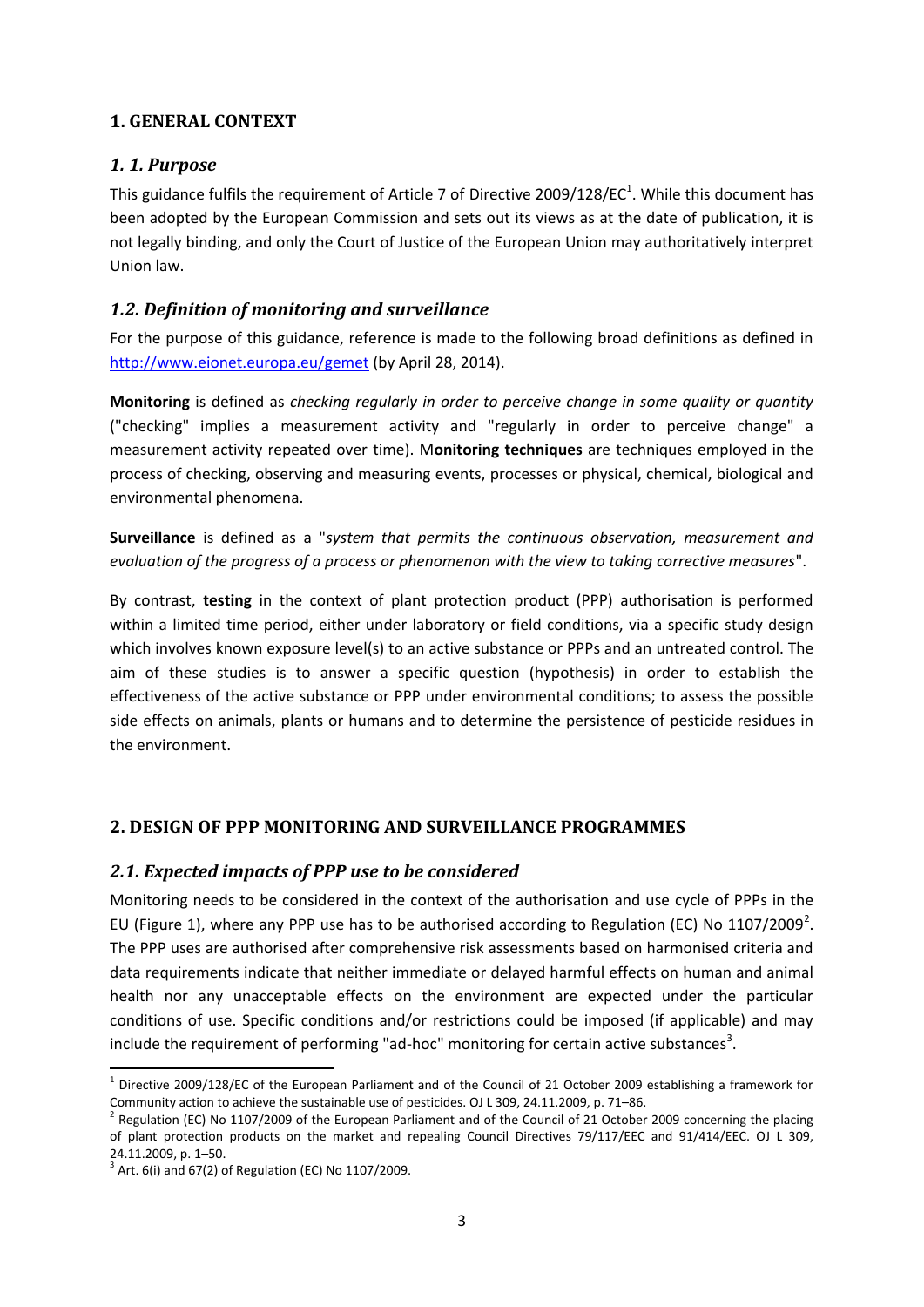

**Figure 1: Monitoring and surveillance in the context of the authorisation and use cycle of PPPs in the EU (Regulation (EC) No 1107/2009 and Regulations (EU) No 283/2013 and 284/2013).** 

For the design of any monitoring or surveillance programme, it is essential to know what impacts or effects are expected. In other words, potential answers to the question "what are we looking for?" are needed in order to design a monitoring/ surveillance programme. Considering that, as mentioned above, a PPP use is only authorised if neither harmful effects on human and animal health nor any unacceptable effects on the environment are expected, the main objectives for monitoring and surveillance of PPP use are to confirm the absence of these effects by:

- **1.** Monitoring of specific active substances in cases required according to Art. 6(i) and 67(2) of Regulation (EC) No 1107/2009,
- **2.** Surveillance monitoring providing for a system that complements the pre-authorisation scientific risk assessment.

Article 68 of Regulation (EC) No 1107/2009, in conjunction with Article 55 of the same Regulation, requires Member States to control and verify that PPPs are used in accordance with the conditions of authorisation and the labelling. Data collected in the context of these requirements can be considered as complementary and are often collected using similar techniques. Moreover, monitoring and surveillance programmes are mentioned in Regulation (EC) No 882/2004 as one of the potential subject areas for control procedures<sup>4</sup>.

<sup>&</sup>lt;sup>4</sup> Article 10 and Annex II of Regulation (EC) No 882/2004 of the European Parliament and of the Council on official controls performed to ensure the verification of compliance with feed and food law, animal health and animal welfare rules. OJ L 165, 30.4.2004.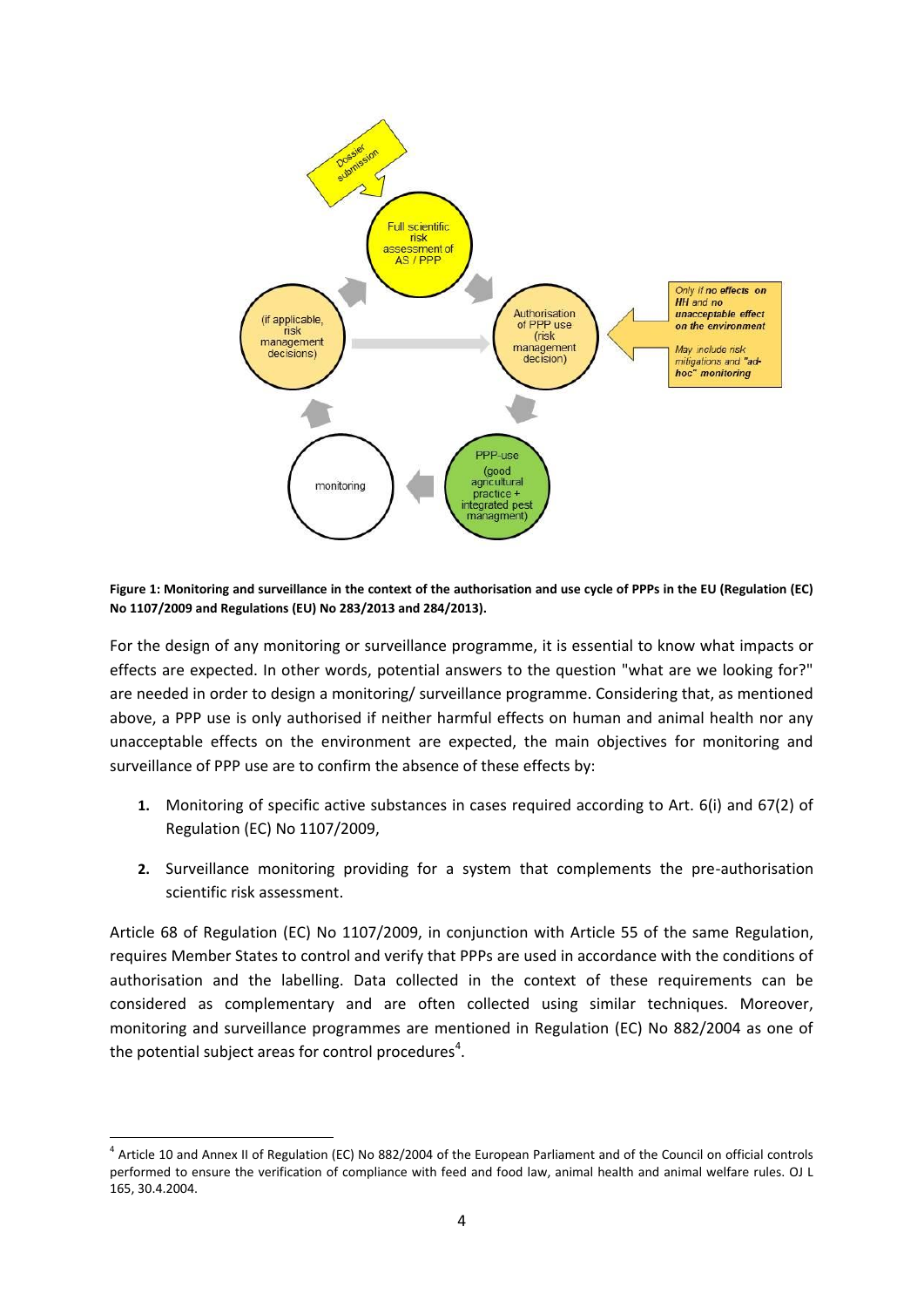# <span id="page-4-0"></span>*2.2. Follow-up of monitoring results: what happens after monitoring data are available?*

Monitoring and surveillance data will indicate if the risk management measures put in place are effective and thus legal requirements are met. Based on monitoring data, further actions may be needed. Monitoring and surveillance data will inform consumers and general public on the quality of their food and/or environment.

Available monitoring data may be used for 1) any renewal, withdrawal or amendment of authorisation as requested by Regulations No 1107/2009 (Articles 43 and 44), 283/2013<sup>5</sup> and  $284/2013<sup>6</sup>$  and 2) to trigger a review of an active substance approval pursuant to Article 21 of Regulation (EC) No 1107/2009.

In the case unexpected effects are reported as a result of monitoring and surveillance programmes, potential risk management actions are recommended, within the framework of the above legislation, to follow the rationale below:

- **1. Causality link** between the PPP use and the observed unexpected effect: the plausibility of a causal relationship between a PPP use and the observed effect needs to be assessed. The effects observed may refer either to direct measurements of residues in matrices (e.g. biomonitoring) or indirect effects on, e.g., populations of organisms. During this assessment other factors which may cause adverse events should also be considered (i.e., repeated cut of grass, bees deprived of pollen as food).
- **2. Significance of identified effects**: It needs to be demonstrated that the observed effects are statistically significant. Making use of additional available data may be needed.
- **3.** If both 1 and 2 apply, an understanding of the **reasons for the observed effect** is important for taking appropriate measures at risk manager level (e.g. has the PPP been used correctly, or could the observed effect be associated with overdose or misuse?).

# <span id="page-4-1"></span>*2.3. Proportionality and cost efficiency of monitoring and surveillance of PPP-use*

In general terms, it is considered essential that measures proposed are necessary, cost-effective and of high quality<sup>7</sup>. This is also applicable to the monitoring and surveillance activities described in this document.

For keeping monitoring of PPPs use **proportionate**, it should be considered in the context of other (environmental and agricultural) factors which may influence human health, animal health or the environment. Proportionality is also indicated in Directive 2009/128/EC (Article 15.2.c) where MS are requested to identify priority items based on active substances, crops, regions or practices that require particular attention. Other legislation, such as the Regulation (EC) No 882/2004 on official controls, also defines that the measures taken should be proportionate to the risks and provides for appropriate coordination among competent authorities.

<sup>&</sup>lt;sup>5</sup> Annex of Commission Regulation (EU) No 283/2013, Sections 5.9.1, 7.3.1, 7.5, 8.9.

<sup>6</sup> Annex of Commission Regulation (EU) No 284/2013, Section 10.8.

<sup>&</sup>lt;sup>7</sup> Communication from the Commission to the European Parliament, the Council, the European Economic and Social Committee and the Committee of the Regions. Smart Regulation in the European Union COM/2010/0543 final.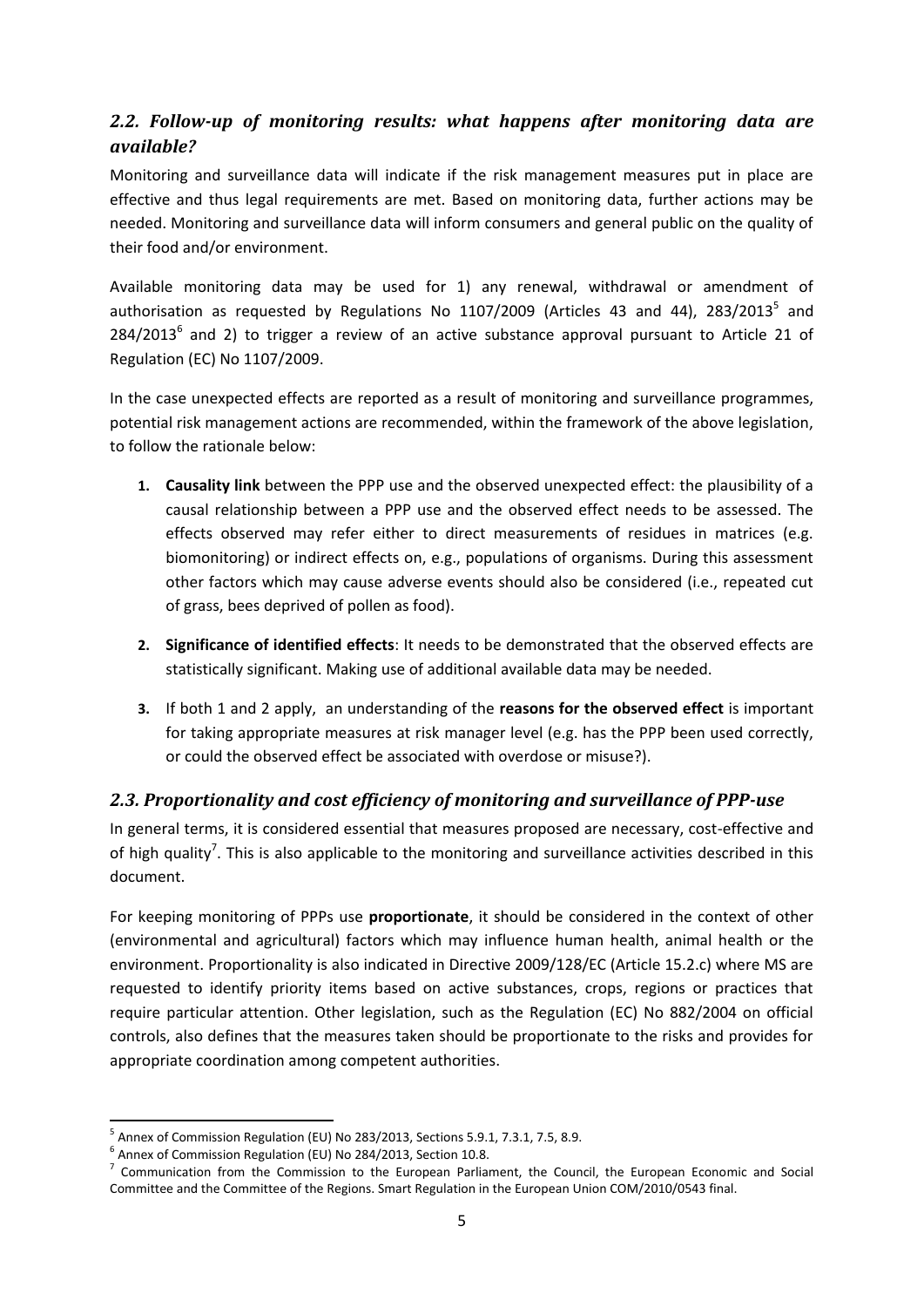**Cost efficiency** is achieved making best use of health, environmental and/or agronomic data already collected either in the context of PPP use or in the context of other related monitoring activities (e.g. under Regulation (EC) No 396/2005<sup>8</sup>, Water Framework Directive 2000/60/EC<sup>9</sup>). For maximising the efficient use of resources, the recorded monitoring or surveillance **data shall be interoperable and**  available to risk managers of different authorities. Directive 2007/2/EC<sup>10</sup> establishing an Infrastructure for Spatial Information in the European Community (INSPIRE) applies to data which could be used in the context of environmental policies or policies which may have an impact on the environment, and is thus also applicable to monitoring activities. Other European initiatives, in particular the development of the Information Platform for Chemical Monitoring (IPCheM)<sup>11</sup> should be considered in this context.

# <span id="page-5-0"></span>**3. "AD-HOC"MONITORING: ACTIVE SUBSTANCE MONITORING REQUESTED FOR SPECIFIC AUTHORISATIONS (ART. 6(I) AND/OR ART. 67(2) OF REGULATION (EC) NO 1107/2009)**

Active substance specific monitoring may be requested according to Art. 6(i) and/or Art. 67(2) of Regulation (EC) No 1107/2009. It shall be performed mainly by the PPP producers on the request of competent authorities.

This monitoring is designed on a case by case basis depending on the specific active substances. Therefore, no further guidance can be provided in this document for these situations. However, it should be considered if and how the data collected could be made interoperable, e.g. via IPCheM.

It is the responsibility of authorisation holders of a PPP to immediately notify the MS that granted the authorisation of any new information concerning the PPP which could suggest it does not comply anymore with the criteria set out in the Regulation (Art. 56 of Regulation (EC) No 1107/2009). This includes reporting suspected adverse reactions in humans, animals and the environment related to the use of the PPP's. Monitoring data may be useful for this purpose.

# <span id="page-5-1"></span>**4. SURVEILLANCE AND MONITORING OF PPP EFFECTS ON HUMAN HEALTH AND ENVIRONMENT AS AN ADDITIONAL "EARLY WARNING"**

In the EU any PPP use is authorised after a comprehensive risk assessment which indicates that neither immediate or delayed harmful effects on human and animal health nor any unacceptable effects on the environment are expected. However, PPPs may still be a potential source of risk to humans or of pollution of the environment if not used appropriately or in the case of unpredicted

<sup>&</sup>lt;sup>8</sup> Regulation (EC) No 396/2005 of the European Parliament and of the Council of 23 February 2005 on maximum residue levels of pesticides in or on food and feed of plant and animal origin and amending Council Directive 91/414/EEC. OJ L 70, 16.3.2005, p. 1–16.

<sup>&</sup>lt;sup>9</sup> Directive 2000/60/EC of the European Parliament and of the Council establishing a framework for the Community action in the field of water policy.

 $10$  Directive 2007/2/EC of the European Parliament and of the Council of 14 March 2007 establishing an Infrastructure for Spatial Information in the European Community (INSPIRE). OJ L 108, 25.4.2007, p. 1–14.

<sup>11</sup>The Information Platform for Chemical Monitoring (IPCheM) is a single access point for discovering chemical monitoring data collections managed and available to European Commission bodies, Member States, international and national organisations and researchers. The Platform aims to support a more coordinated approach for collecting, storing, accessing and assessing data related to the occurrence of chemicals and chemical mixtures, in relation to humans and the environment. IPCheM is designed and implemented as de-centralised system, providing remote access to existing information systems and data providers. <https://ipchem.jrc.ec.europa.eu/RDSIdiscovery/ipchem/index.html>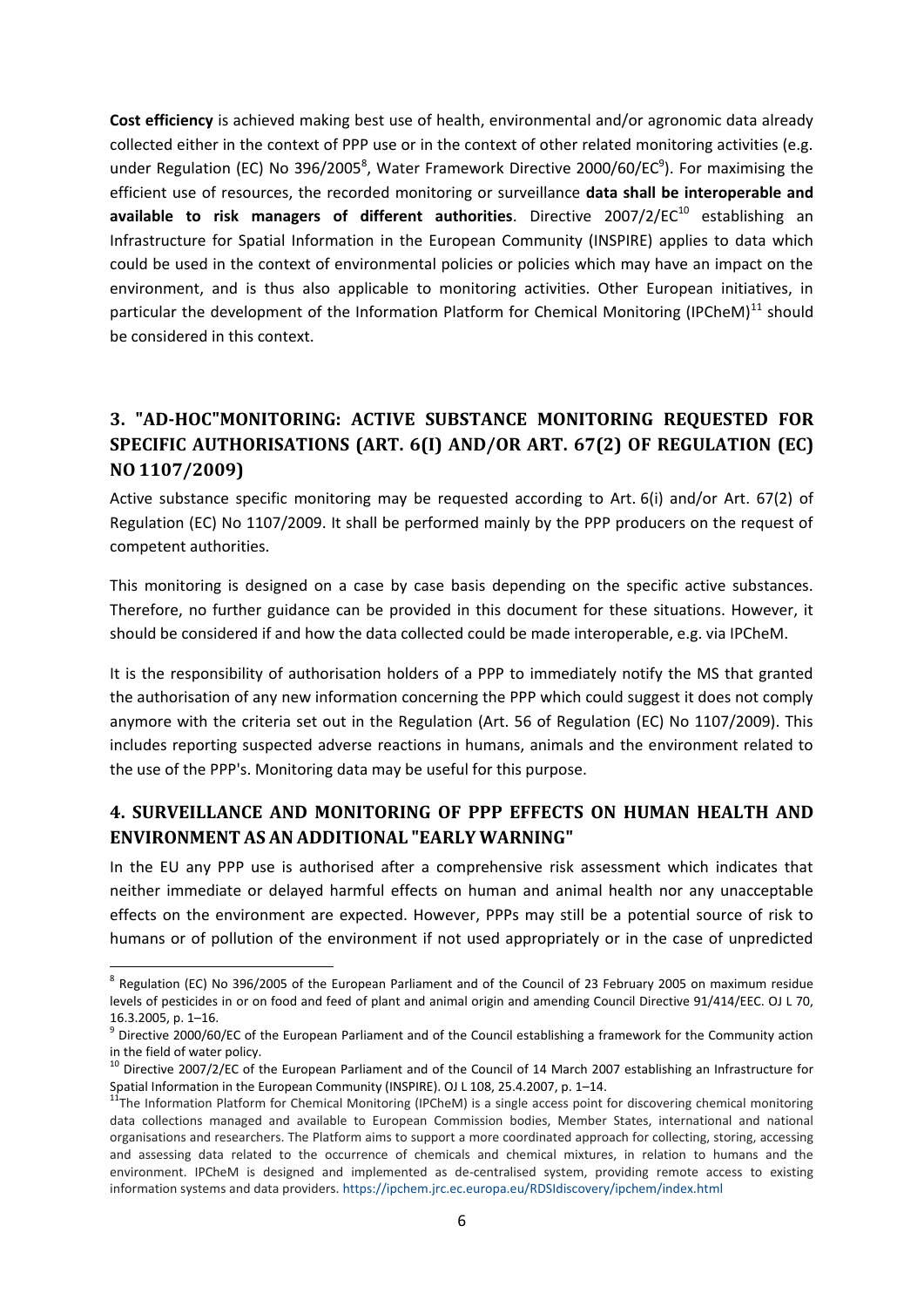events. Surveillance monitoring is intended to provide for an additional early warning system for detecting, in particular:

- Potential harmful effects or risks for human health, in particular as a result of the exposure of consumers to residues of PPPs and chronic exposure of operators, workers and residents.
- Potential unacceptable effects or risks for the environment, e.g. water pollution; potential effects on biodiversity.

Any monitoring or surveillance programme is based on collected data. A variety of data relevant to assess the potential impacts of PPPs is already collected by different national authorities, in particular related to EU legislation and national requirements (for an overview refer to Figure 2, for more details to Arcadia, 2012<sup>12</sup>). Additional actions and surveys are carried out at EU level (CEH et al, 2014<sup>13</sup>). However, so far it is not always possible to link these data easily (Arcadia, 2012), in particular between different competent authorities or between data collected with different objectives.



**Figure 2: Overview on monitoring and surveillance on impacts of pesticide use on human health and on the environment in accordance with EU provisions**

<sup>&</sup>lt;sup>12</sup> Arcadia International. 2012. Study on existing monitoring and surveillance activities, communication of the results of these activities to the public and awareness raising programmes put in place by MS on the impacts of use of plant protection products on human health and the environment. Final report prepared by the Food Chain Evaluation Consortium (FCEC), Civic Consulting, Bureau van Dijk, Arcadia International, Agra CEAS. Framework Contract for evaluation and evaluation related services - Lot 3: Food Chain (Awarded through tender No SANCO/2008/01/055).

<sup>&</sup>lt;sup>13</sup> Centre for Ecology and Hydrology, Perseus, Rijksinstituut voor Volksgezondheid en Milieu; Review of statistical methods and data requirements to support post market environmental monitoring of agro ecosystems. Supporting Publications 20YY:EN-NNNN. [16 pp.]. www.efsa.europa.eu/publications.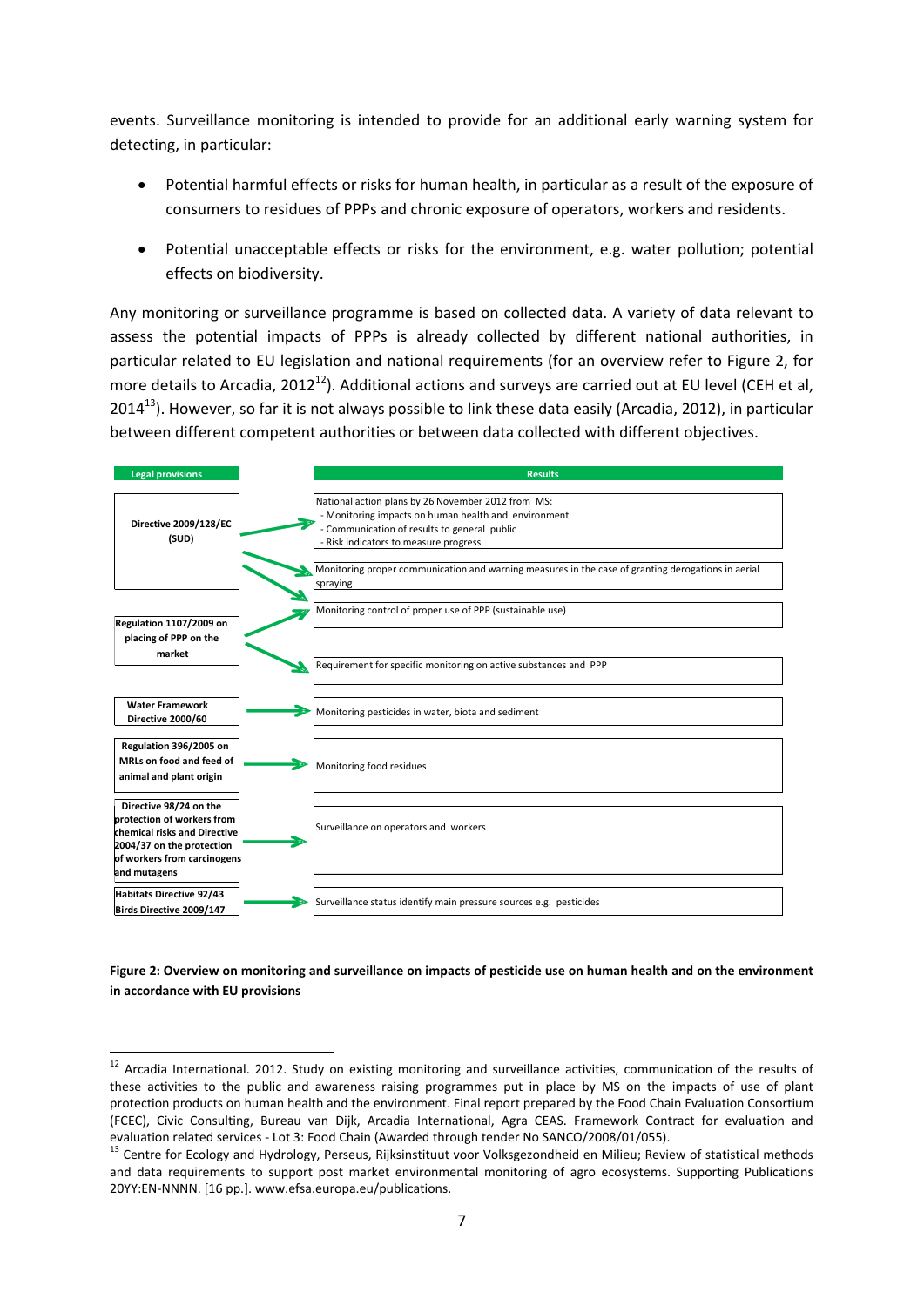The data collected may be either "**direct measurements"** of active substances or residues in different matrices (e.g. agricultural food commodities, water bodies), or the data may describe the status of individuals, populations or ecosystems ("**indirect measurements"**). For both kinds of data, a **link to the actual PPP use** (exposure) needs to be made in order to be able to take action once undesirable effects or impacts are detected via monitoring: it is crucial to understand if the particular effect is a consequence of a correct PPP use (and thus a consequence of an unpredicted event) or a consequence of misuse. Only then it would be possible to take informed actions at regulatory level where applicable (see also Section 2.2).

In the sections below this outline is explained in more detail for each particular sector.

# <span id="page-7-0"></span>*4.1. Surveillance monitoring linked to human health*

# <span id="page-7-1"></span>**4.1.1. Direct surveillance monitoring on residues in food and feed**

Direct monitoring of residues in food and feed matrices is legally required in the EU (Regulation (EC) No 396/2005) and provides data for evaluating potential dietary exposure of consumers to residues. The data collection on direct measurements of residues of active substances (maximum residue levels, MRLs) is implemented and coordinated at EU level. Articles 29 to 33 of Regulation (EC) No 396/2005 provide for annual monitoring control programmes in each Member State with a coordinated programme at European level including transmission of the data to the European Food Safety Authority (EFSA) which reports annually on pesticides residues. In addition, the monitoring of the presence of PPP in drinking water is linked to obligations of the Drinking Water Directive (Council Directive  $98/83/EC^{14}$ ), as amended by Commission Directive (EU) 2015/1787.

MRLs are established based on an assessment of the conditions of use of the pesticide (i.e. the quantities used and the time period between the final application and harvest) and an assessment of potential consumer risk, taking into account highest food consumption values and vulnerable groups. MRLs are set at levels far below those which may lead to negative health effects. Therefore, in the very limited number of cases where MRL exceedances occur, the levels of residues are unlikely to pose health concerns to consumers in the vast majority of cases.

Besides the direct measurement data on residues of active substances and, if applicable, metabolites, also other kind of data may be needed, e.g. exceedance of agreed thresholds, such as MRLs and acute reference dose (ARfD), data on food consumption, diets. Recent EFSA reports include an acute and chronic dietary exposure assessment for consumers $^{15}$ .

# <span id="page-7-2"></span>**4.1.2. Surveillance of chronic health effects potentially caused by exposure to PPPs**

The difficulty to link results from epidemiological studies, e.g. potential toxicological effects, with the exposure to single substances is recognised (e.g. Ntzani et al,  $2013^{16}$ ) and needs to be considered. Therefore, efficient surveillance programmes are recommended to focus on epidemiological data of populations with a higher level of exposure, and thus potentially subject to higher risks.

1

<sup>&</sup>lt;sup>14</sup> Council Directive 98/83/EC of 3 November 1998 on the quality of water intended for human consumption.

<sup>&</sup>lt;sup>15</sup> For example: European Food Safety Authority; The 2010 European Union Report on Pesticide Residues in Food. EFSA Journal 2013;11(3):3130. [808 pp.] doi:10.2903/j.efsa.2013.3130. www.efsa.europa.eu/efsajournal.

<sup>&</sup>lt;sup>16</sup> Ntzani EE, Chondrogiorgi M, Ntritsos G, Evangelou E, Tzoulaki I, 2013. Literature review on epidemiological studies linking exposure to pesticides and health effects. EFSA supporting publication 2013:EN-497, 159 pp.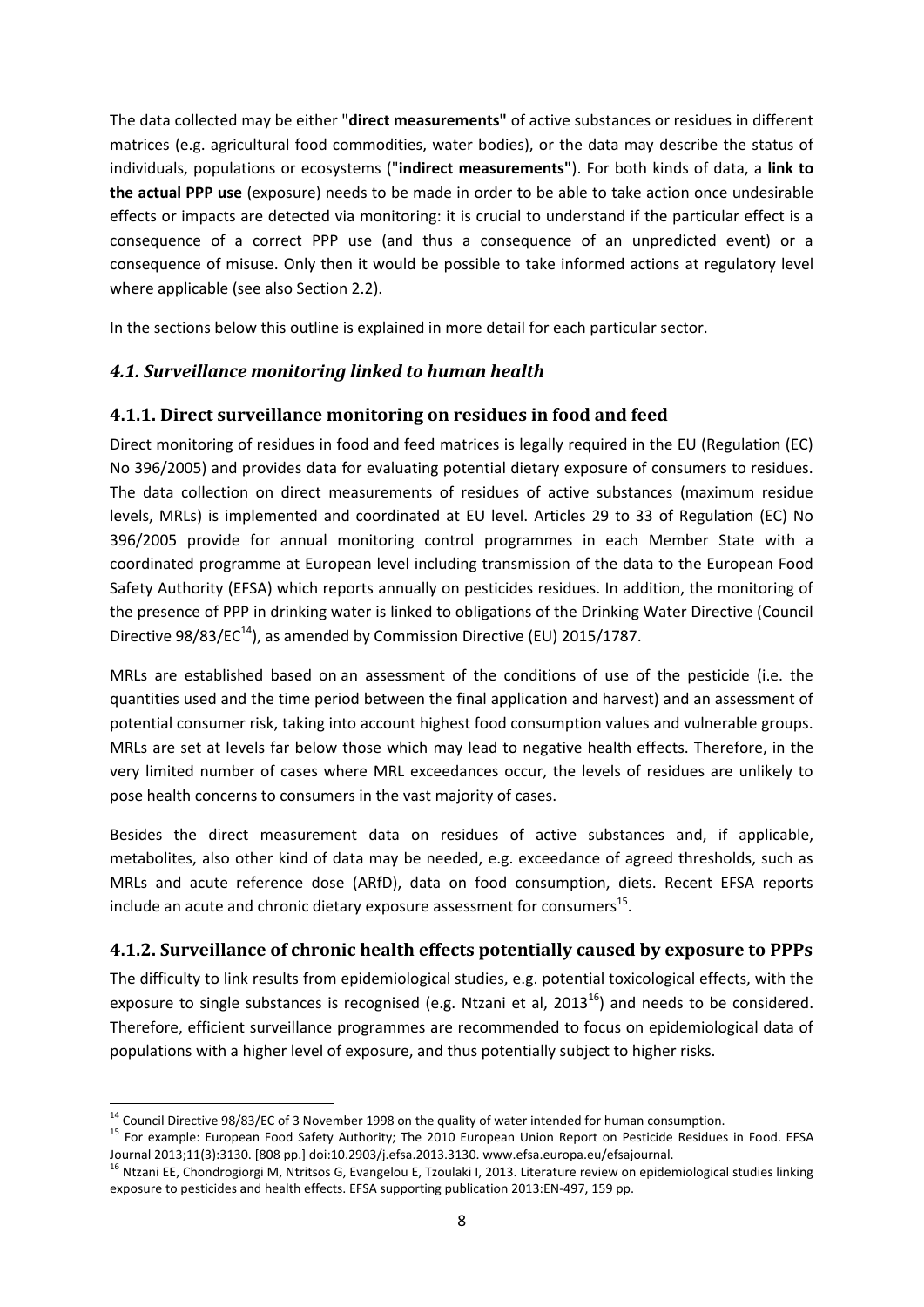Directive 2009/128/EC (Article 7.2) requires Member States to put in place systems for gathering information on *"chronic poisoning developments where available, among groups that may be exposed regularly to pesticides such as operators, agricultural workers or persons living close to pesticides application areas*". Agriculture in general is identified as a risk sector by Directive 89/391/EEC<sup>17</sup> (Annex). A Guidance document<sup>18</sup>, addressed to farmers, was issued by the European Commission in 2012, where handling of chemicals in the agricultural sector was also covered. Commission Communication on Safer and Healthier Work for All<sup>19</sup> identifies fighting occupational cancer and dealing with dangerous chemicals among the top three actions in this area and emphasizes the need for better availability and sharing of data.

Health surveillance activities are foreseen in the context of Directive  $98/24/EC^{20}$ . In addition, Commission Regulation (EU) No 283/2013 setting out the data requirements for active substances in accordance with Regulation (EC) No 1107/2009 provides for a medical surveillance of manufacturing plants personnel and monitoring studies (Annex, point 5.9.1). The reports submitted shall be supported by information on the design of the programmes and exposure to the substance and other chemicals.

Furthermore, an EU Strategic Framework on Health and Safety at Work  $2014-2020^{21}$  has been adopted, with one of its strategic objectives being the improvement of statistical data collection to have better evidence and for developing monitoring tools. Several related activities are on-going at the EU, among them the recently finalised definition of priorities for occupational safety and health research in Europe by the EU Agency for safety and health at work (OSHA). Toxicological and epidemiological research to assess health risks from occupational exposure to multiple substances is becoming more important and includes PPPs as one of the possible elements of the exposure to chemical mixtures.

Progress has been also made in the EU in the area of harmonising human bio-monitoring in Europe (COPHES and DEMOCOPHES projects<sup>22</sup> and HBM4EU initiative<sup>23</sup>), which should be considered too when designing surveillance of human health.

Based on this situation and the recent developments, it is recommended to develop in first instance systems for gathering information on chronic poisoning among agricultural operators and/ or workers, who are exposed regularly to PPPs during their professional life. Once these systems are

 $17$  Council Directive 89/391/EEC of 12 June 1989 on the introduction of measures to encourage improvements in the safety and health of workers at work.

 $18$  European Commission, 2012. Protecting health and safety of workers in agriculture, livestock farming, horticulture and forestry. A non-binding guide to best practice with a view to improving the application of related directives. ISBN 978-92- 79-22673-1.

<sup>&</sup>lt;sup>19</sup> Communication from the Commission to the European Parliament, the Council, the European Economic and Social Committee and the Committee of the Regions "Safer and Healthier Work for All – Modernisation of the EU Occupational Safety and Health Legislation and Policy". COM (2017) 12 final.

<sup>&</sup>lt;sup>20</sup> Council Directive 98/24/EC of 7 April 1998 on the protection of the health and safety of workers from the risks related to chemical agents at work (fourteenth individual Directive within the meaning of Article 16(1) of Directive 89/391/EEC). OJ L 131, 5.5.1998, p. 11–23.

<sup>21</sup> Communication from the Commission to the European Parliament, the Council, the European Economic and Social Committee and the Committee of the Regions on an EU Strategic Framework on Health and Safety at Work 2014-2020. COM (2014) 332 final.

<sup>22</sup> <http://www.eu-hbm.info/>

<sup>23</sup> [www.hbm4eu.eu](http://www.hbm4eu.eu/)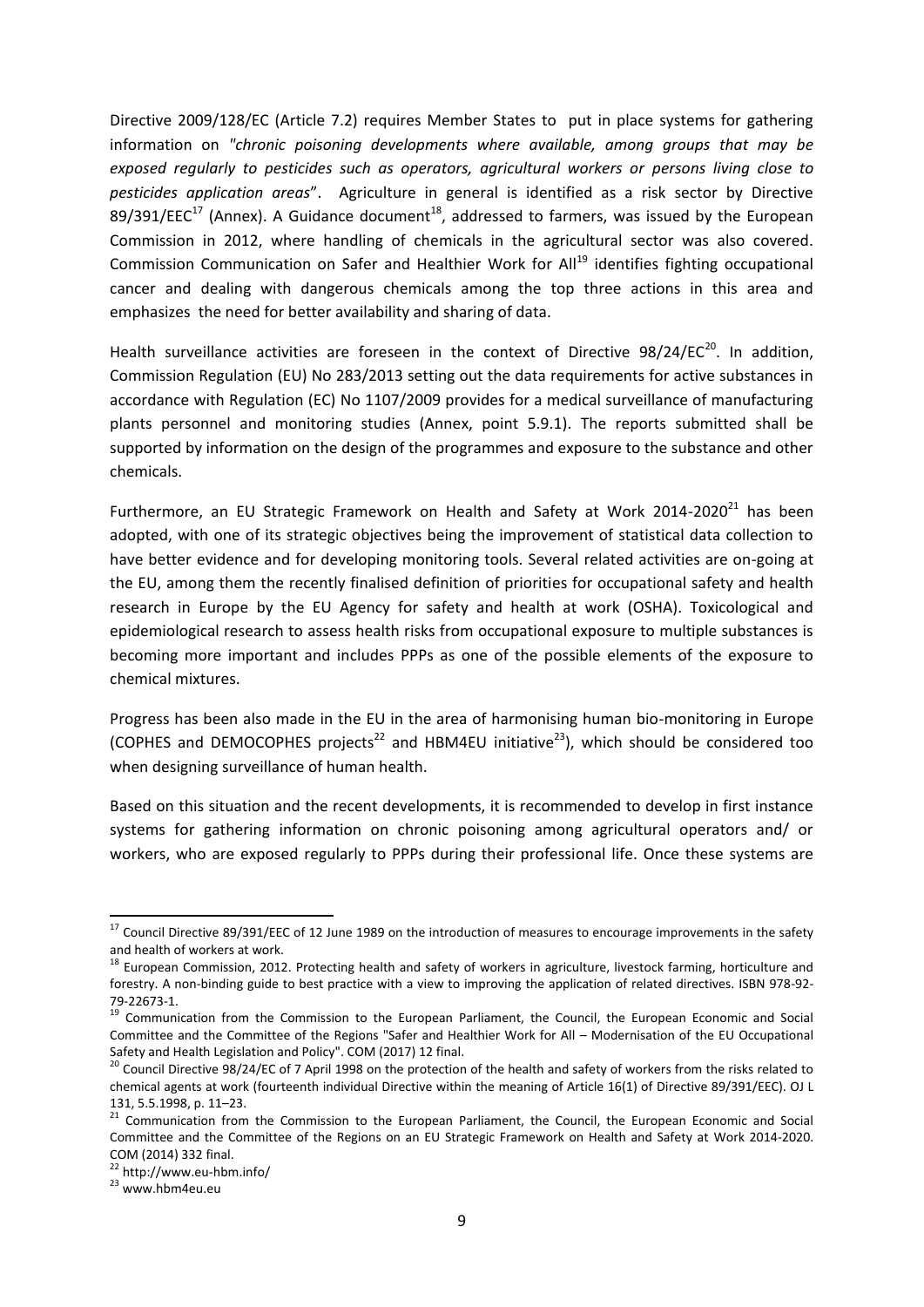implemented, they might be expanded in a second step to other population groups that may be exposed regularly to PPPs, e.g. residents.

In any case, for the surveillance programmes based on epidemiological data of populations, a **link to the actual PPP use** (exposure) is crucial in order to be able to make use of the collected data and to take action based on monitoring data.

# <span id="page-9-0"></span>**4.1.3. Reporting of poisoning incidents (Art. 68 of Regulation (EC) No 1107/2009)**

Article 68 of Regulation (EC) No 1107/2009 requires the European Commission to adopt provisions for detailed rules on monitoring and controls by Member States. Any such provisions shall also include collection of information and reporting of suspected poisonings. However, Regulation (EU) 2017/625 of the European Parliament and of the Council of 15 March 2017 on official controls, once applicable, amends this article and provides instead that the Commission may, by means of implementing acts, lay down detailed rules on uniform practical arrangements for the performance of official controls, including on the collection of information, monitoring and reporting on suspected poisonings from plant protection products. Furthermore, Directive 2009/128/EC requires Member States to "… put in place systems for gathering information on pesticide acute poisoning incidents…". So far, the corresponding implementation of these systems and the following up of acute poisoning incidents varies between the different Member States (Arcadia, 2012).

Harmonisation of the information collected by the Poisoning Centres<sup>24</sup> in order to formulate preventive and curative measures in the event of emerging health responses is promoted via the actions foreseen in Article 45 of Regulation (EC) No  $1272/2008^{25}$  on classification, labelling and packaging of substances and mixtures, as amended by Regulation (EU) No 2017/542 $^{26}$ . The scope of this Regulation also includes PPPs. Information centres (e.g. help desks) that could be contacted in case of an incident in agriculture could be integrated with information centres covering also other hazard and chemicals. Proper follow up of the reported acute poisoning incidents are important for detecting the reasons and for considering, if applicable, risk management measures. Particularly important is to understand and record if the reported poisoning incident was a consequence of a correct PPP use, or a consequence of overdose or misuse.

# <span id="page-9-1"></span>*4.2. Environmental surveillance monitoring*

**.** 

Environmental surveillance monitoring is intended to confirm to risk managers the absence of any unacceptable effect or risks for animal health and the environment as a consequence of PPP use by providing an additional "early warning" system that complements the pre-authorisation scientific risk assessment. In addition, it may inform the general public addressing directly their potential concerns on environmental issues.

<sup>&</sup>lt;sup>24</sup> European Commission, DG ENTR. Harmonisation of Information for Poison Centres. Review according to Article 45(4) of Regulation (EC) No 1272/2008 on classification, labelling and packaging of substances and mixtures. http://ec.europa.eu/enterprise/sectors/chemicals/classification/poison-centres/index\_en.htm.

<sup>&</sup>lt;sup>25</sup> Regulation (EC) No 1272/2008 of 16 December 2008 on classification, labelling and packaging of substances and mixtures, amending and repealing Directives 67/548/EEC and 1999/45/EC and amending Regulation (EC) No 1907/2006. OJ L353, 31.12.2008.

<sup>&</sup>lt;sup>26</sup> Regulation (EU) 2017/542 of 22 March 2017 amending Regulation No 1272/2008 of 16 December 2008 on classification, labelling and packaging of substances and mixtures by adding an Annex on harmonised information relating to emergency health response.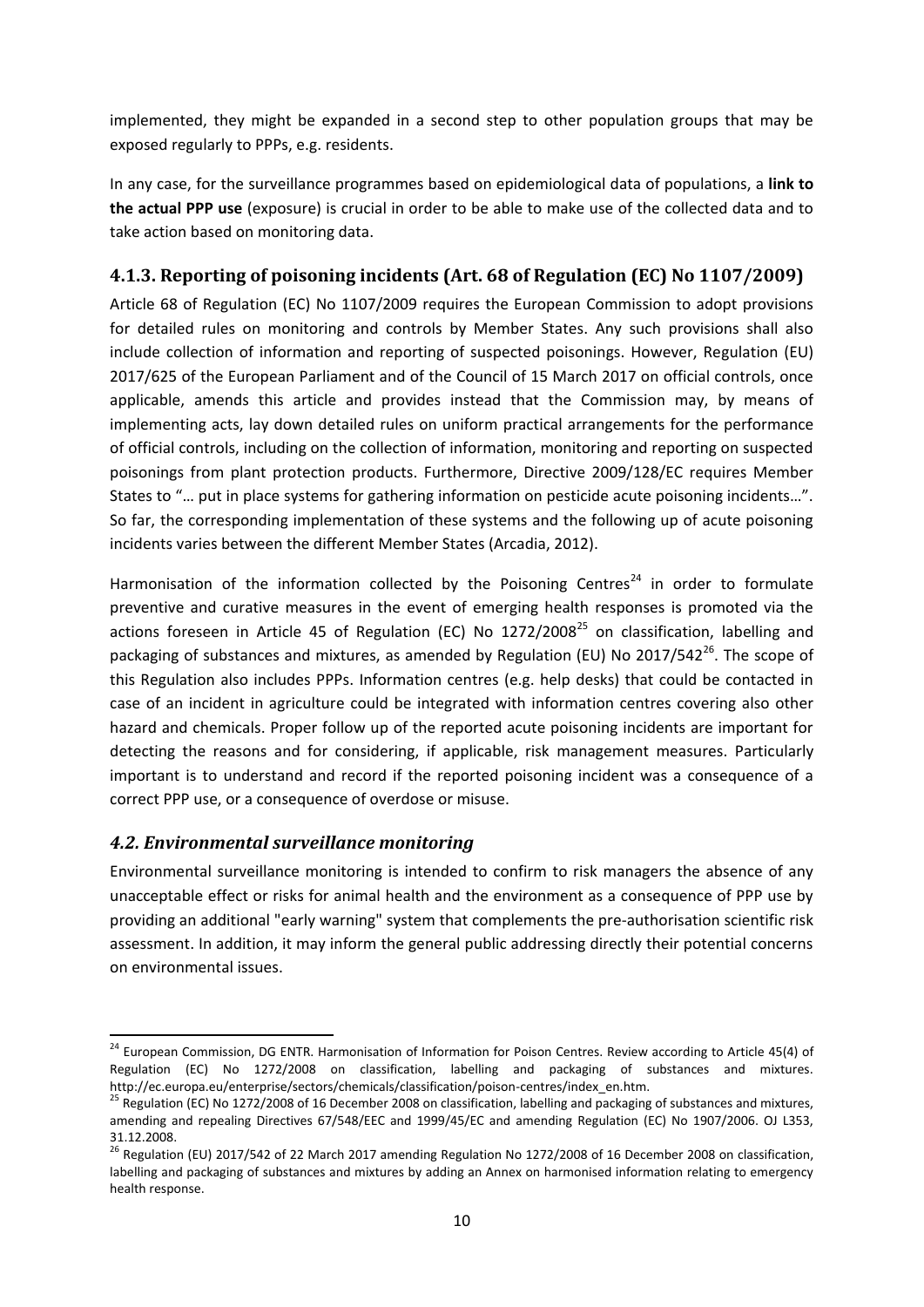The environment is complex and subject to a wide variety of natural (e.g. climate) and anthropogenic (e.g. any kind of farming) influences. Therefore, monitoring of potential unexpected effects of PPPs on environmental compartments which go beyond Articles 6 and 67 of Regulation (EC) No 1107/2009 shall be considered in a general environmental monitoring context. As already mentioned, for a proportionate and cost-efficient environmental monitoring it is essential to make best use of data already collected, for instance data collected also for other (agro-) environmental monitoring and/or surveillance purposes.

Data collected in the context of a wide range of environmental EU legislation may be also used for environmental monitoring of potential impacts of PPP use. This includes both direct and indirect environmental surveillance monitoring and is explained in the sub-sections below. Further data collected at national or EU level may also be relevant as a data basis for environmental monitoring and are summarized in Figure 2, Arcadia (2012) and CEH et al (2014).

# <span id="page-10-0"></span>**4.2.1. Direct environmental PPP monitoring**

Surface water and ground water are monitored as legally required by the Water Framework Directive (Directive 2000/60/EC<sup>27</sup>) and its daughter directives, Directive 2008/105/EC<sup>28</sup> (priority substances in surface water), as amended by Directive 2013/39/EU and the Groundwater Directive (Directive  $2006/118/EC<sup>29</sup>$ ), as amended by Directive  $2014/80/EU$ . In addition, guidance documents were developed and published under the Water Framework Directive<sup>30</sup> (in particular, guidance documents No 7, 15, 19 and 25 on monitoring) to assist Member States to implement the Directive. These are intended to provide an overall methodological approach, but will need to be tailored to the specific circumstances of each EU Member State. Under the Water Framework Directive Member States are required to monitor concentrations of priority substances and substances discharged in significant quantities (river basin specific pollutants) in the water bodies, including pesticides. Member States should take the necessary measures to ensure that concentrations identified do not exceed the relevant environmental quality standards in all waterbodies, by designing and implementing appropriate measures.

With regard to protected areas, monitoring and surveillance are performed as required by the Habitats Directive. If effects are observed under the monitoring and surveillance programmes, these indicate that corrective measures are needed and should be implemented.

# <span id="page-10-1"></span>**4.2.2. Environmental monitoring of populations and /or communities**

In light of the need of proportionality and cost efficiency, activities are expected to focus on specific biological entities, some of which have been previously identified as vulnerable. Some areas have been already identified in European legislation and monitoring or surveillance activities are on-going,

e.g.:

 $^{27}$  Directive 2000/60/EC of the European Parliament and of the Council of 23 October 2000 establishing a framework for Community action in the field of water policy. OJ L 327, 22.12.2000, p. 1-72.

<sup>&</sup>lt;sup>28</sup> Directive 2008/105/EC of the European Parliament and of the Council of 16 December 2008 on environmental quality standards in the field of water policy, amending and subsequently repealing Council Directives 82/176/EEC, 83/513/EEC, 84/156/EEC, 84/491/EEC, 86/280/EEC and amending Directive 2000/60/EC of the European Parliament and of the Council. OJ L 348, 24.12.2008, p. 84-97.

<sup>29</sup> Directive 2006/118/EC of the European Parliament and of the Council of 12 December 2006 on the protection of groundwater against pollution and deterioration. OJ L 372, 27.12.2006, p. 19-31.

<sup>&</sup>lt;sup>30</sup> Common Implementation Strategy guidance documents, available at: [http://ec.europa.eu/environment/water/water](http://ec.europa.eu/environment/water/water-framework/facts_figures/guidance_docs_en.htm)[framework/facts\\_figures/guidance\\_docs\\_en.htm.](http://ec.europa.eu/environment/water/water-framework/facts_figures/guidance_docs_en.htm)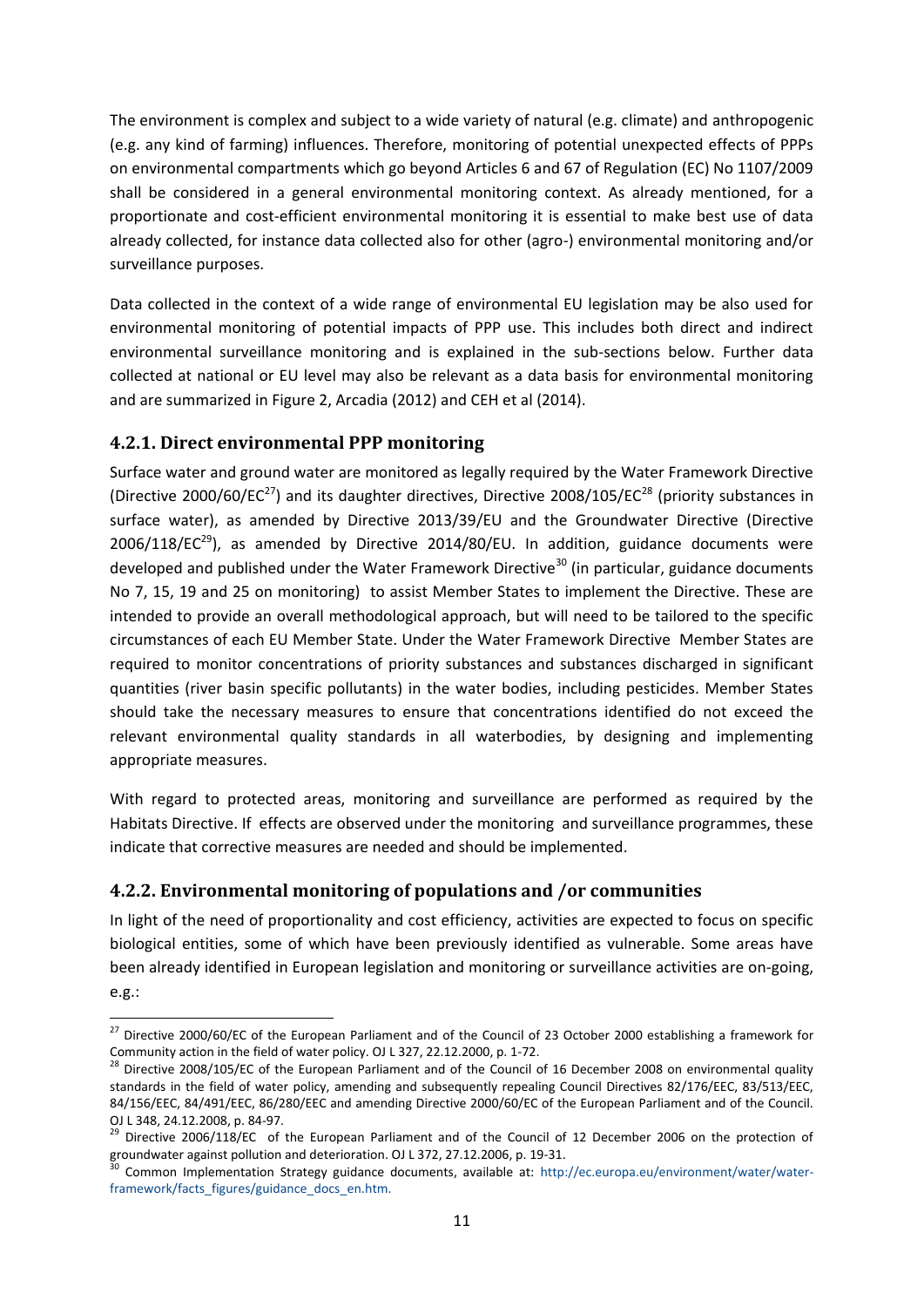- **1.** Bees: Regulation (EU) No 415/2013<sup>31</sup>
- 2. Biodiversity: Habitats Directive 92/43/EEC<sup>32</sup>, Birds Directive 2009/147/EC<sup>33</sup> and Water Framework Directive 2000/60/EC

If effects are observed in any of the monitored populations or communities, these will serve as an indication that corrective measures may need to be considered. As mentioned in Section 2.2, the link to the actual PPP-use (exposure) needs to be made in order to be able to make use of the collected data and to take action based on monitoring data.

#### <span id="page-11-0"></span>**5. HORIZONTAL ASPECTS**

#### <span id="page-11-1"></span>*5.1. Availability of PPP use data*

Any monitoring or surveillance programme is based on collected data, which may be **direct measurements** of active substance or PPP residues in different matrices (e.g. agricultural food commodities, water bodies), or measurements linked to the status of individuals, populations or ecosystems (**indirect measurements**). For both kinds of measurement data, a **link to the actual PPP use** (as a proxy for exposure) needs to be made in order to be able to take, if applicable, further risk management decisions.

It is important to understand whether the particular monitoring data are a consequence of a correct PPP use (and thus a consequence of an unpredicted event) or a consequence of misuse (Section 2.2).

Professional users of PPPs have the obligation to keep records on the use of PPPs for at least 3 years (Art. 67 of Regulation (EC) No 1107/2009). The information recorded shall contain:

- the name of the PPP,
- the time and dose of the application,
- the area where the PPP was used,
- the crop on which the PPP was used.

With this information, aimed at increasing the efficiency of monitoring and control (Recital 44 of Regulation (EC) No 1107/2009), it should be possible to assess environmental exposure. Human exposure can be also assessed, provided it is known if and how many individuals (operators, bystanders, residents) were exposed during the use of the PPP and afterwards (during the re-entry period). In addition, Art. 67 of Regulation (EC) No 1107/2009 also requires that these records are made available to the competent authority on request.

<sup>1</sup>  $31$  Commission Regulation (EU) No 87/2011 of 2 February 2011 designating the EU reference laboratory for bee health, laying down additional responsibilities and tasks for that laboratory and amending Annex VII to Regulation (EC) No 882/2004 of the European Parliament and of the Council. OJ L 29, 3.2.2011, p. 1–4.

<sup>&</sup>lt;sup>32</sup> Council Directive 92/43/EEC of 21 May 1992 on the conservation of natural habitats and of wild fauna and flora. OJ L 206, 22.7.1992, p. 7–50.

<sup>&</sup>lt;sup>33</sup> Directive 2009/147/EC of the European Parliament and of the Council of 30 November 2009 on the conservation of wild birds. OJ L 20, 26.1.2010, p. 7–25.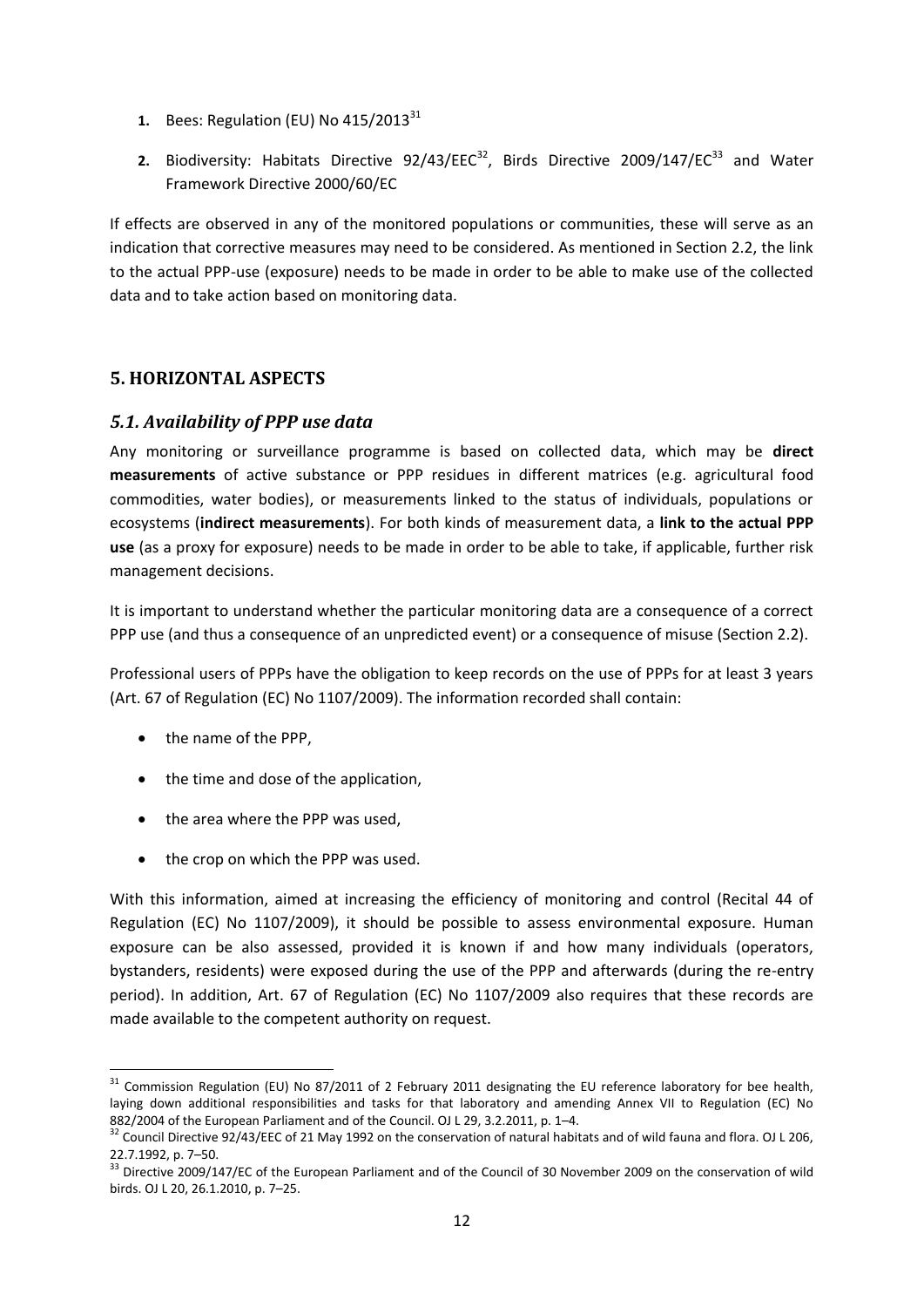Regulation (EC) No 1185/2009<sup>34</sup> concerning statistics on pesticides establishes a framework for the systematic production of statistics on the placing on the market and use of PPPs at national level, specifying that Member States shall collect the necessary data and transmit to the European Commission (Eurostat) the statistical results in accordance with specified schedules and periodicities. However, since the geographical location is a key element to determine the exposure to PPPs, data on pesticide use on geographical areas are in particular important in the context of human health and environment monitoring and surveillance. It would thus be appropriate that Member States further develop pesticide use statistics with the aim of improving the availability of data on pesticide use at regional level, where possible by using existing data sources, such as the records kept by professional users mentioned above.

# <span id="page-12-0"></span>*5.2. Availability of other complementary data*

Complementary data (e.g. diet, geographical distribution of different population groups, environmental conditions, land use data, additional monitoring and environmental data) may be needed in some cases in order to assess a specific case or to identify e. g. population groups which were particularly exposed. Other (agri-) environmental data like those linked to the Communication<sup>35</sup> on development of agri-environmental indicators could be also considered as a potential source of complementary information for the monitoring and surveillance of PPP-use.

Besides the information on the monitoring data themselves and the PPP-use data, other information related to policy enforcement may be relevant. For example, some data and information collected in the context of monitoring and control as required by Art. 68 of Regulation (EC) No 1107/2009 may provide additional information, in particular in the phase of potential decisions regarding regulatory actions. Furthermore, the proper use of PPPs considering the principles of good plant protection practice and in compliance with the conditions reported in the label (Art. 31 and 55 of Regulation (EC) No 1107/2009) might be relevant. In addition, proper use refers also to the compliance with the provisions of Directive 2009/128/EC, for instance regarding inspections of pesticide application equipment (Art. 8) or the general principles of Integrated Pest Management (Art. 14).

# <span id="page-12-1"></span>*5.3. Interoperability of data*

**.** 

Data which could be used for monitoring or surveillance purposes are being collected by different competent authorities due to the wide spectrum of monitoring activities covered (Arcadia, 2012) and the variety of data (direct measurements on residues in a matrix, indirect measurements of populations or communities, PPP-use data, etc.). For a maximal efficiency of resources, the compiled monitoring or surveillance data shall be interoperable and available to risk managers of different authorities. Thus, coordination is needed for a better integration of the monitoring results obtained in different areas.

<sup>&</sup>lt;sup>34</sup> Regulation (EC) No 1185/2009 of the European Parliament and of the Council of 25 November 2009 concerning statistics on pesticides. OJ L 324, 10.12.2009, p. 1–22.

<sup>&</sup>lt;sup>35</sup> COM(2006) 508. Communication from the Commission to the Council and the European Parliament Development of agrienvironmental indicators for monitoring the integration of environmental concerns into the common agricultural policy. 15.9.2006.